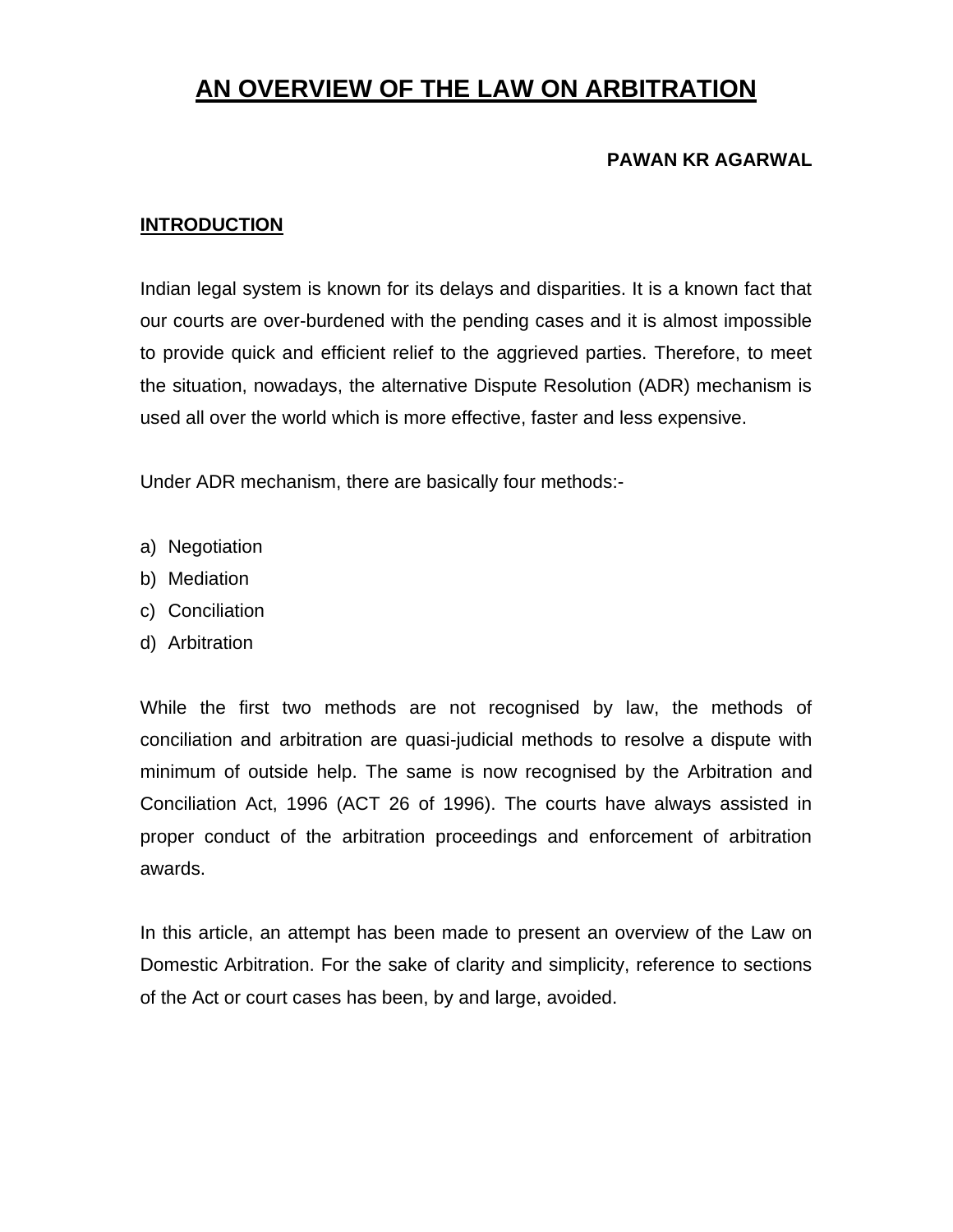#### **BRIEF HISTORY**

The system of settlement of disputes without the intervention of the court exists in India since time immemorial. There were Panchayats in every community and every village and all disputes were settled by those panchayats. It was the easiest, cheapest and quickest system of settlement of disputes. With the advent of the British Rule, attempts were made to regulate the judicial system in the country. The Regulation and Acts were passed to formulate a system of Arbitration in India since the 18th century. The Indian Contract Act, 1872 and the specific Relief Act, 1878 recognised the settlement of disputes by Arbitration. In the year 1899, The Arbitration Act of 1899 was passed though its operation was limited to the presidency towns and to such other areas to which it was extended by the then provincial Government.

The Code of civil procedure, 1908 contained the provisions of the Law on Arbitration which extended to the areas not covered by the Arbitration Act, 1899.

In 1940, to consolidate and amend the law of arbitration, the Arbitration Act 1940 was passed which came into force on 1<sup>st</sup> July 1940.

The Act of 1940 laid down the framework within which the domestic arbitration was conducted in India. There were two more enactments which dealt with foreign awards. They were the Arbitration (Protocol and Convention) Act, 1937 and the Foreign Awards (Recognition and Enforcement) Act, 1960.

It was widely felt that the 1940 Act, has become outdated and was not in harmony with the arbitral mechanism available to resolve the disputes in most of the countries in the world. As far back as in the year 1981, the Supreme Court of India had emphasised the need for amending the Act in Guru Nanak Foundation V. Rattan Singh & Sons [AIR 1981 SC 2075(1981) 4 SCC 634] in the following words:-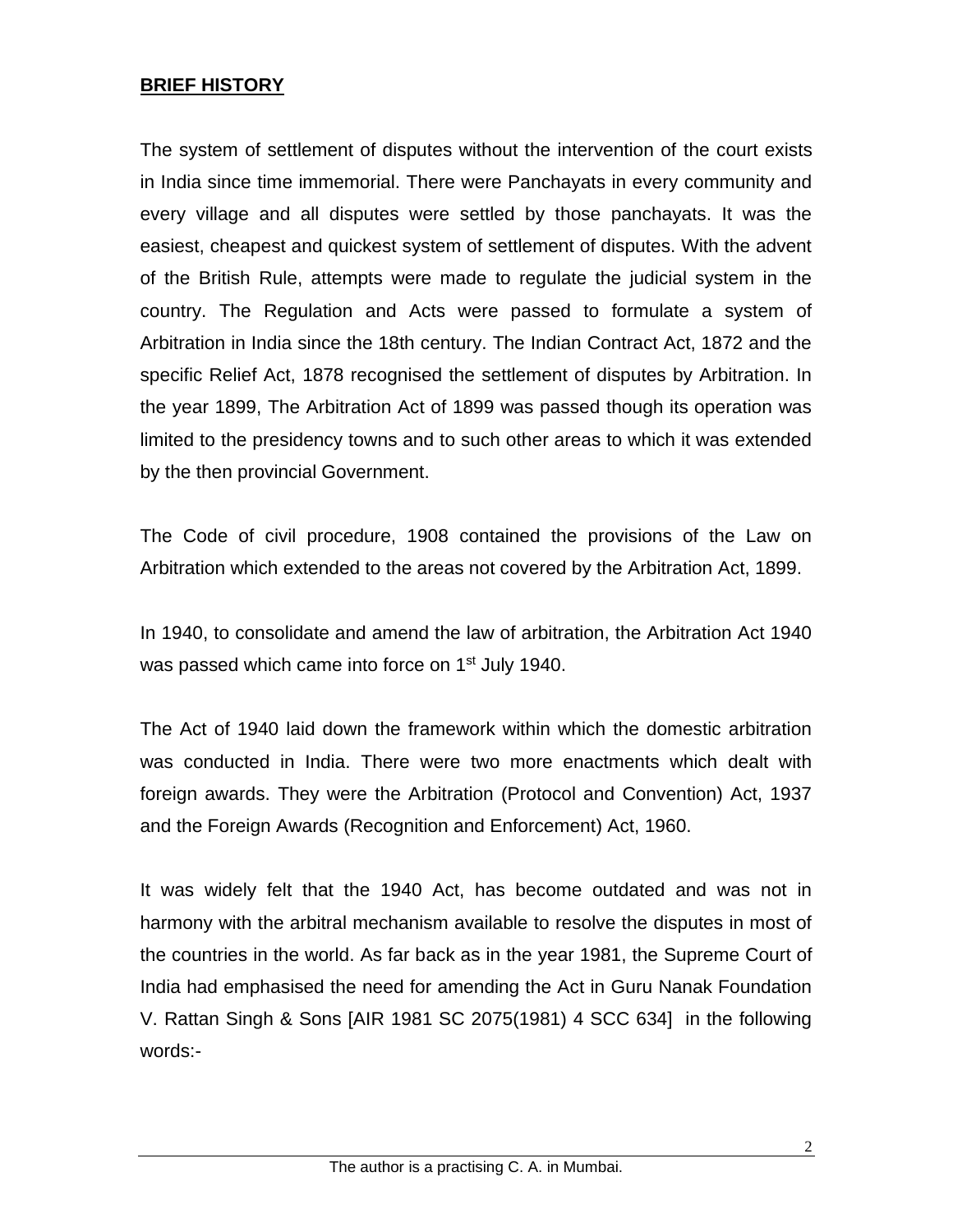"Interminable time consuming, complex and expensive court procedures impelled jurists to search for an alternative forum, less formal, more effective and speedy for resolution of disputes avoiding procedural claptrap and this led them to Arbitration Act, 1940 (Act for short). However, the way in which the proceedings under the Act are concluded and without an exception to challenged in courts, had made lawyers laugh and legal philosophers weep."

Thus there was a strong need to update the same to meet the contemporary requirements. Accordingly, The Arbitration And Conciliation Bill, 1996 was promulgated which came into force w. e. f. 25<sup>th</sup> January, 1996 by way of ordinance and the same was enacted and came on the statute Book as The Arbitration And Conciliation Act, 1996 (26 of 1996) w. e. f. 16<sup>th</sup> August, 1996.

The New Act of 1996 was enacted to update the law of Arbitration in India on the lines of the model law of UNCITRAL (United Nations Commission on International Trade Law) on international commercial Arbitration. The new Act of 1996 has repeated the Arbitration Act, 1940 and also the Acts of 1937 and 1960.

### **DEFINITION**

**ARBITRATION** can be defined as a method by which parties to a dispute get the same settled through the intervention of a third person. Parties can also settle their disputes through a permanent arbitral Institutions like, Indian Council of Arbitration, Chamber of Commerce, etc. Halsbury has defined Arbitration as follows :-

"Arbitration is the reference of dispute between not less than two parties, for determination, after hearing both sides in a judicial manner, by a person or persons other than a court of competent jurisdiction.

# **ADVANTAGES OF ARBITRATION OVER LITIGATION**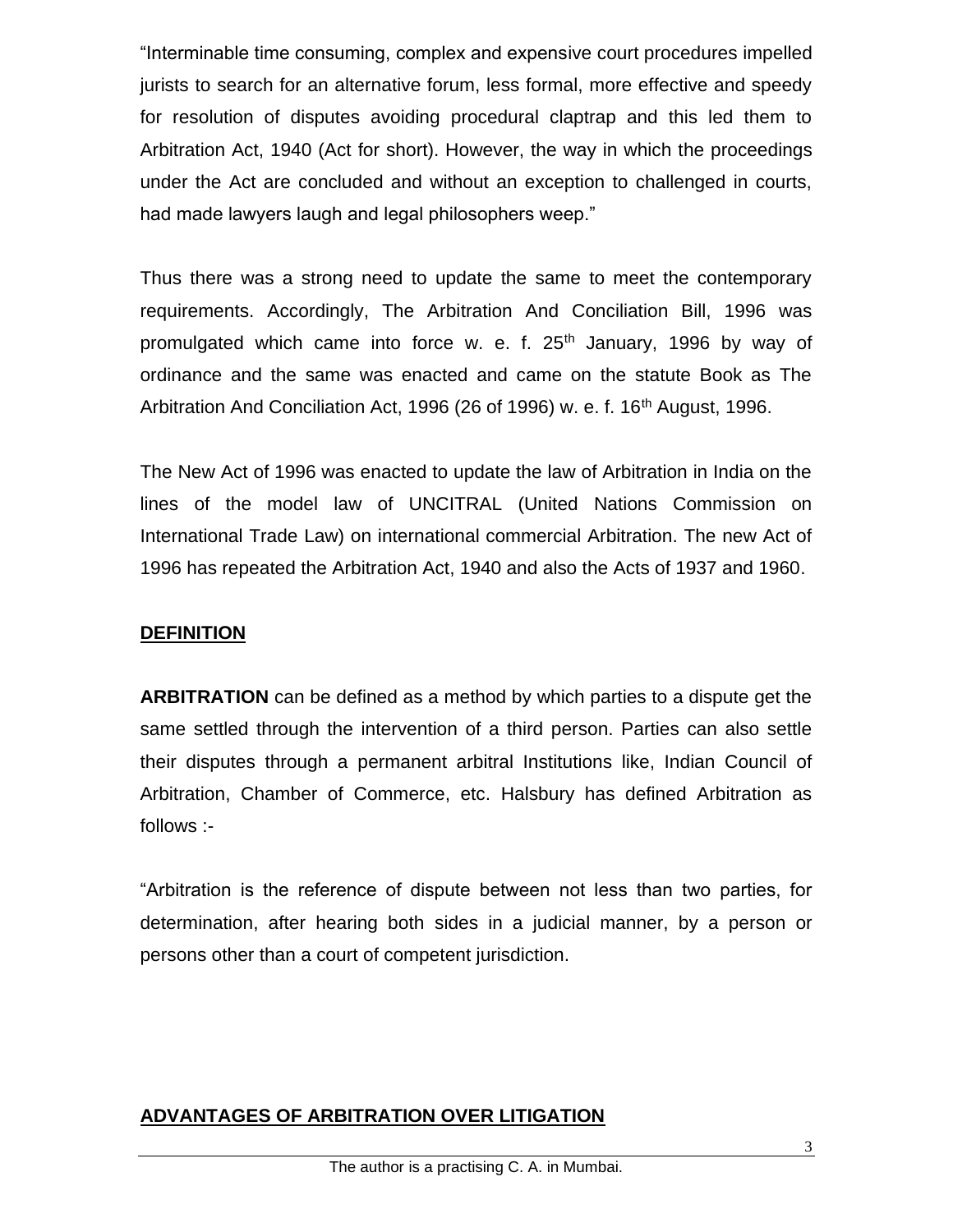- 1. Arbitration promises PRIVACY. In a civil court, the proceedings are held in public which often embarrasses the parties.
- 2. Arbitration provides liberty to choose an arbitrator, who can be a specialist in the subject matter of the dispute. The arbitrators may be experts and can resolve the dispute fairly and expeditiously as they are well versed with the usages and practices prevailing in the trade or industry.
- 3. The venue of arbitration can be a place convenient to both the parties. It need not be a formal platform. A simple office cabin is enough. Likewise, the parties can choose a language of their choice.
- 4. Even the rules governing arbitration proceedings can be defined mutually by both the parties. For example, the parties may decide that there should not be any oral hearing.
- 5. A court case is a costly affair. The claimant has to pay for the advocates, court fees, process fees and other incidental expenses. In arbitration, the expenses are lesser and many times the parties themselves argue their cases. The arbitration involves few procedural steps and no court fees.
- 6. Arbitration is faster and can be expedited. The court has to follow its own system and takes abnormally longer time to dispense of the cases. It is a trite that millions of unresolved cases are pending before the courts.
- 7. A judicial settlement is a complicated procedure. A court has to follow the procedure laid down in the Code of Civil Procedure, 1908 and the Rules of the Indian Evidence Act. In arbitration, the procedure is simple and informal. An arbitrator has to follow the principles of natural justice.
- 8. Section 34 of the Act provides very limited grounds upon which a court may set aside an award. The Act has also given the status of a decree to the award by arbitrators. The award of the arbitrators is final and generally no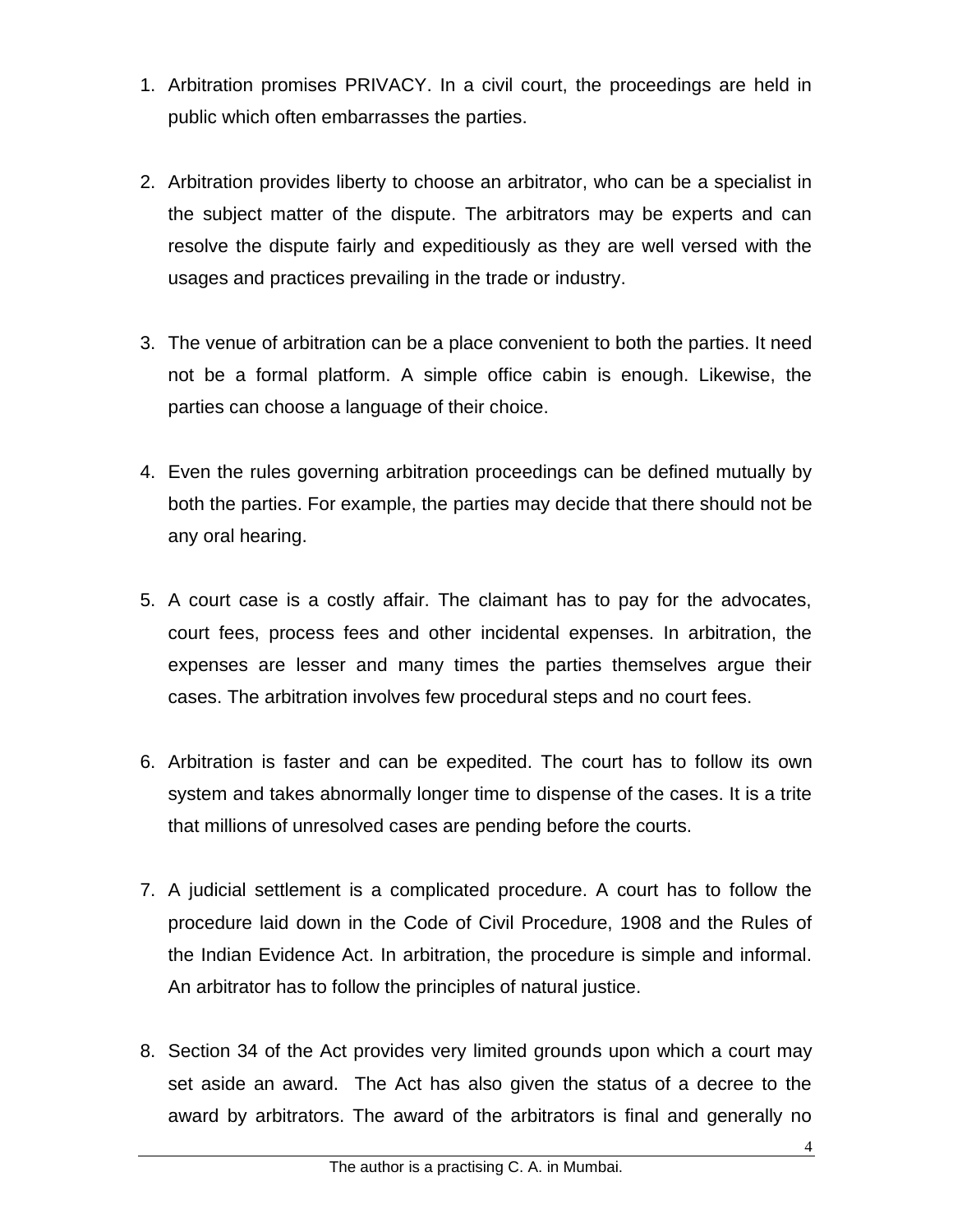appeal lies from the award. While in a regular civil suit there may be an appeal and appeal against appeal.

- 9. In arbitration, the dispute can be resolved without inflicting stress and emotional burdens on the parties which is a common feature in court proceedings.
- 10.In a large number of cases, 'Arbitration' facilitates the maintenance of continued relationship between the parties even after the settlement.

### **ARBITRATION AGREEMENT**

Section 7(1) of the Act mentions that Arbitration Agreement means an agreement by the parties to submit to arbitration all or certain disputes which have been arisen or which may arise between them in respect of a defined legal relationship, whether contractual or not.

An arbitration agreement should be in writing and signed by both the parties. It need not be in a particular form. However, the intention to refer to arbitration must be established. An arbitration can be agreed by way of exchange of letter, telex, telegram fax, etc.

The reference in a contract to a document containing an arbitration clause constitutes an arbitration agreement if the contract is in writing and the reference is such as to make that arbitration clause part of the contract.

An Arbitration Agreement is a contract and it must satisfy all the essential elements of a contract. As per the Contract Act, 1872, an agreement between two parties which is enforceable by law is a contract.

**The Amendment Act of 2016, now recognizes communication through electronic means also.**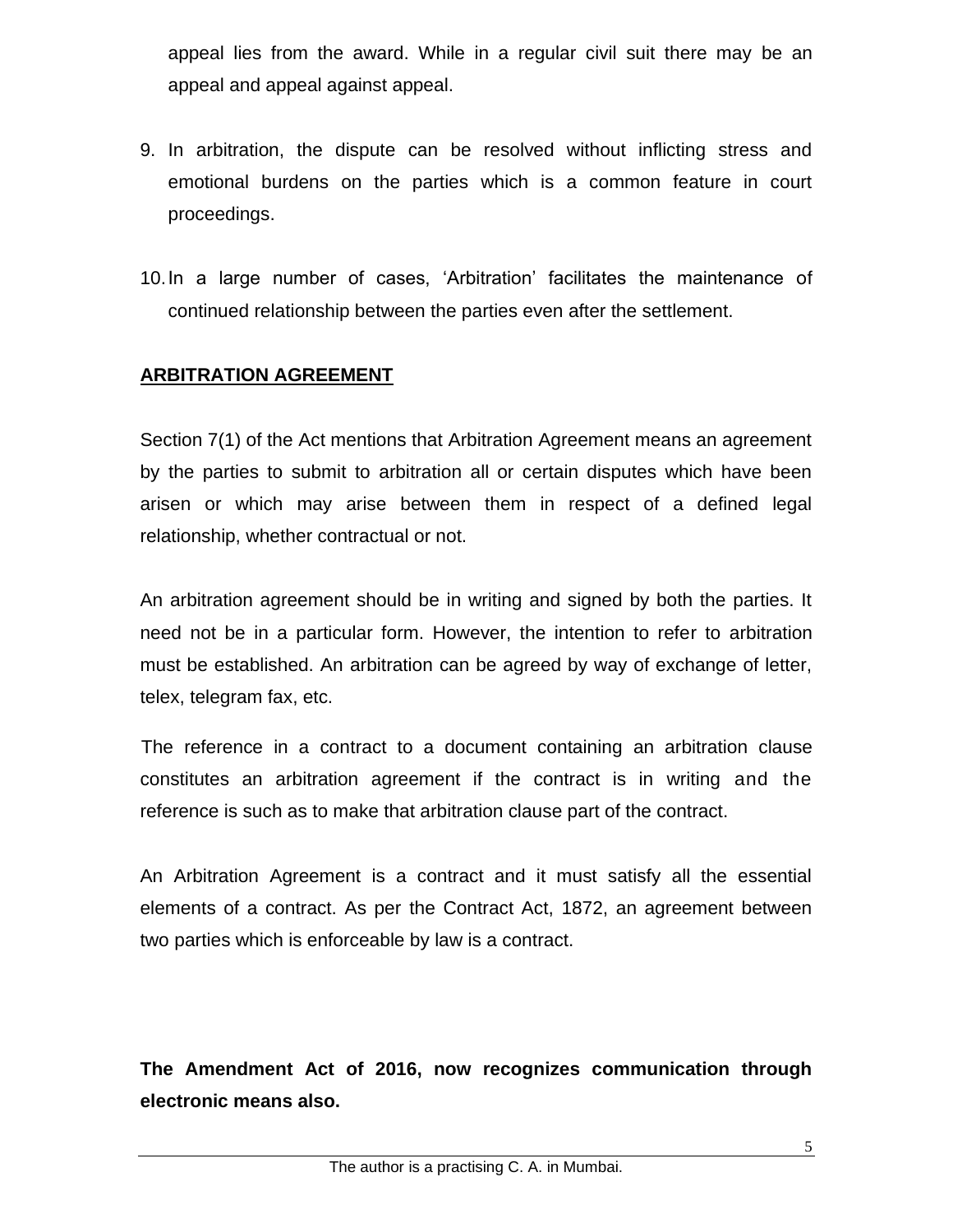### **PRECAUTION IN DRAFTING ARBITRATION AGREEMENT**

Proper care should be taken while drafting an Arbitration Agreement. The act lays considerable stress on party autonomy. It gives a presumption in most of the sections that unless a specific mention is made under the Arbitration Agreement to various issues, the Arbitral tribunal would have the power to decide on the same. Thus, except a few provisions which are mandatory in the Act, almost all the provisions are subject to the agreement of the parties. The parties may determine the number of arbitrators, the procedure for appointing arbitrators, rules of procedures, the venue of Arbitration, the language of the Arbitration proceedings, procedure of challenging an Arbitrator etc.

For example, if the place of Arbitration is not determined by the parties, then the Arbitral Tribunal may decide upon the same. So is the case with the language and other procedures.

It is advisable to obtain legal advise at the initial stage of drafting an agreement to avoid any differences later on.

The Arbitration Agreement should precisely mention the scope and the subject matter of the reference. It should preferably specify the venue and the language of the proceedings and the mode of services of notice or other communications.

# **DISPUTES EXCLUDED FROM ARBITRATION**

Generally speaking all disputes of a civil nature can be referred to Arbitration e.g. breach of a contract, question of marriage right to hold premises etc. However,

certain disputes where the law has given jurisdiction to determine certain matters to specified tribunal only, cannot be referred to arbitration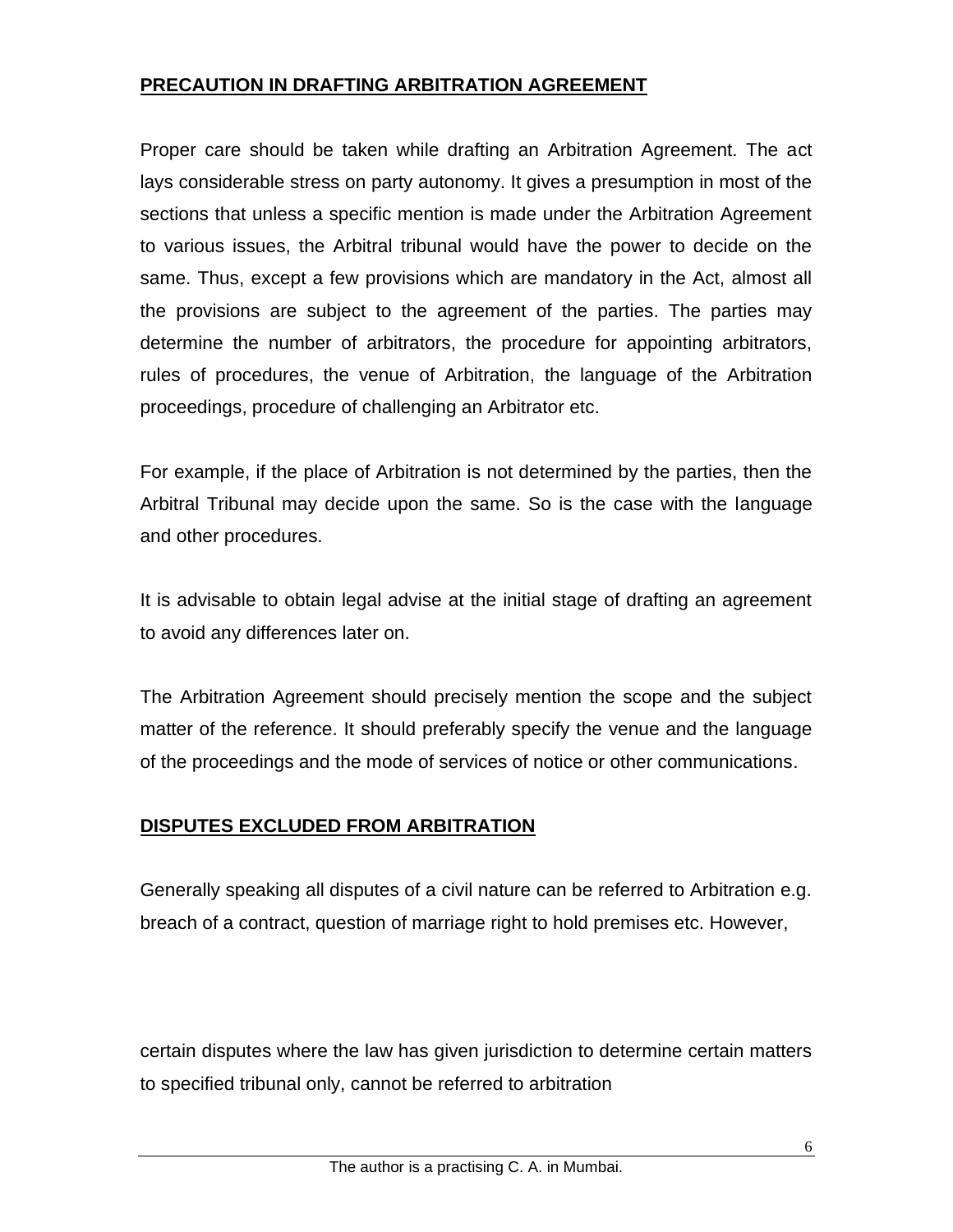An illustrative list of such matters is given below:-

- Testamentary matters involving questions about validity of a will.
- Disputes relating to appointment of a guardian.
- Disputes pertaining to criminal proceedings
- Disputes relating to Charitable Trusts
- Winding up of a company
- Matters of divorce or restitution of conjugal rights
- Lunacy proceedings
- Disputes arising from an illegal contract
- Insolvency matters, such as adjudication of a person as an insolvent.
- matters falling within the preview of the M. R. T. P. Act.

# **WHAT DISPUTES CAN BE REFERRED TO ARBITRATION**

Generally speaking, all disputes of a civil nature or quasi-civil nature, which can be decided by a civil court, can be referred to arbitration. Thus disputes relating to property, right to hold an office, question of marriage or maintenance and finance, compensation for non-fulfillment of a clause in a contract, disputes in a partnership etc. can be referred to arbitration. Even the disputes between an insolvent and his creditors can be referred to arbitration by the official receiver or the official assignee with the leave of the court. Thus disputes arising in respect of defined legal relationship, whether contractual or not, can be referred to Arbitration.

It is necessary that there is a defined legal relationship between persons, companies, association of persons, body of individuals etc. created or permitted by law, before a reference can be made to arbitration.

However, the relationship may not be a contractual one. A dispute may arise out of quasi contracts e.g. the division of family property. The same may be validly referred to Arbitration.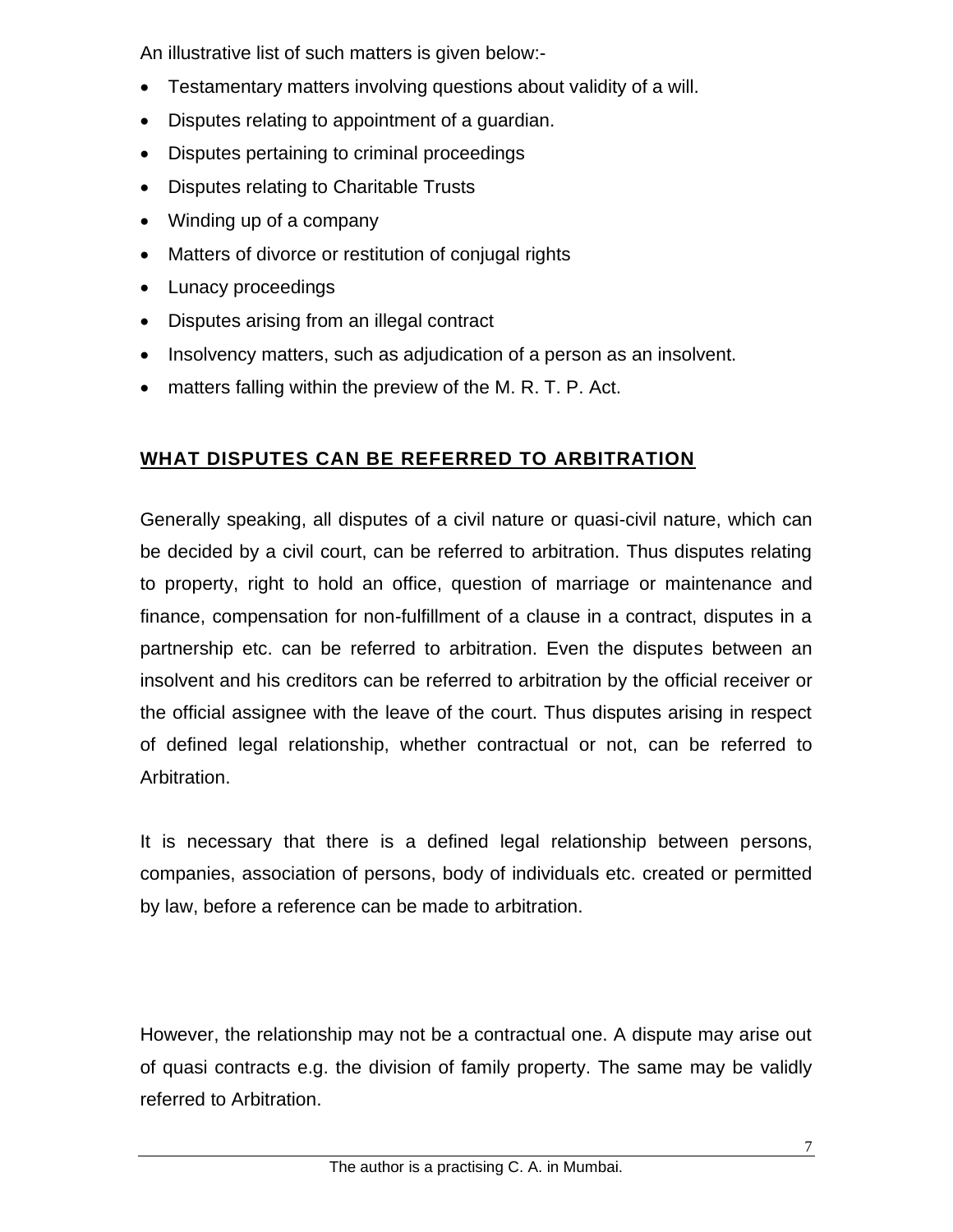### **APPOINTMENT OF ARBITRATORS**

Though any person can be appointed as an arbitrator, generally impartial and independent persons in whom parties repose confidence are to be selected and appointed as arbitrators. Generally, Chartered Accountants, Company Secretaries, engineers, retired judges and other professionals are preferred. Parties are free to determine the number of arbitrators, provided that such number shall not be an even number. If the Arbitration Agreement is silent in this respect, the arbitral tribunal shall consist of a sole arbitrator. In cases, where three arbitrators are to be appointed, each party will appoint one arbitrator and the two appointed arbitrators will jointly appoint a third arbitrator, who will be the presiding arbitrator. In certain cases of failure to appoint the arbitrators, the Chief Justice of the High Court or his designate has been given power to appoint the arbitrator.

# **DUTIES AND RESPONSIBILITIES OF ARBITRATORS**

The Arbitrator should give the parties to the reference a fair opportunity to remain present before the Arbitral Tribunal either in person or through their authorised representative and to produce their evidence before it to their respective claims.

An Arbitrator must not receive information from one side which is not disclosed to the other, whether the information is given orally or in the shape of document.

An Arbitrator must be disinterested and unbiased. He must not have any financial or other interest in any of the parties to the dispute or in the outcome of the award.

Arbitration is a private tribunal for redressal of disputes. The public, therefore, may not be admitted if admission is objected to by either party to the reference or the arbitral tribunal. However, various persons who may appear are the parties themselves, all persons claiming through them respectively, and parties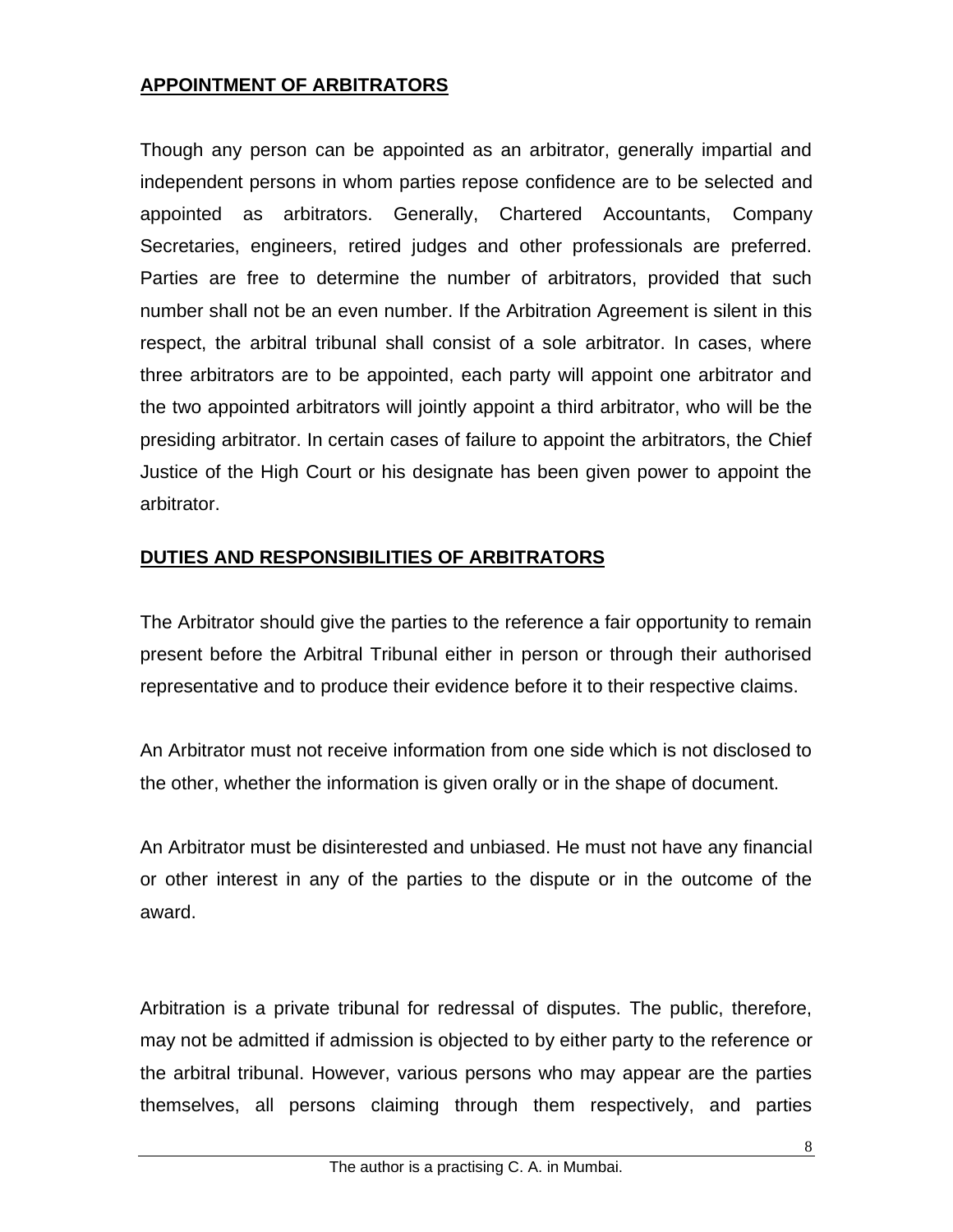interested for, or attending on behalf of, the parties to the reference. Parties are entitled to have persons to attend to assist them in presenting their case before the arbitral tribunal.

# **DISCLOSURE BY ARBITRATOR**

Section 12 provides that the arbitrator before accepting his appointment shall disclose in writing to the parties such matters as are likely to give rise to justifiable doubts about his independence or impartiality. The same holds good throughout the arbitral proceedings and any time after his appointment such situations arise, he must disclose the same in writing to the parties.

**The Amendment Act of 2016, has inserted Sixth Schedule to the Act which provides a format of disclosure to be given by Arbitrator.**

# **JURISDICTION OF ARBITRATORS**

The Act of 1996 empowers the arbitrators to rule on their own jurisdiction including ruling on any objections with respect to the existence or validity of the arbitration agreement and for that purpose

- a) An arbitration clause which forms part of a contract will be treated as an agreement independent of the other terms of the contract, and
- b) A decision by the arbitral tribunal that the contract is null and void will not entail ipso jure the invalidity of the arbitration clause.

# **REMOVAL OF AN ARBITRATOR**

The appointment of an arbitrator may be challenged only if

a)Circumstances exist that give rise to justifiable doubts as to his independence or impartiality or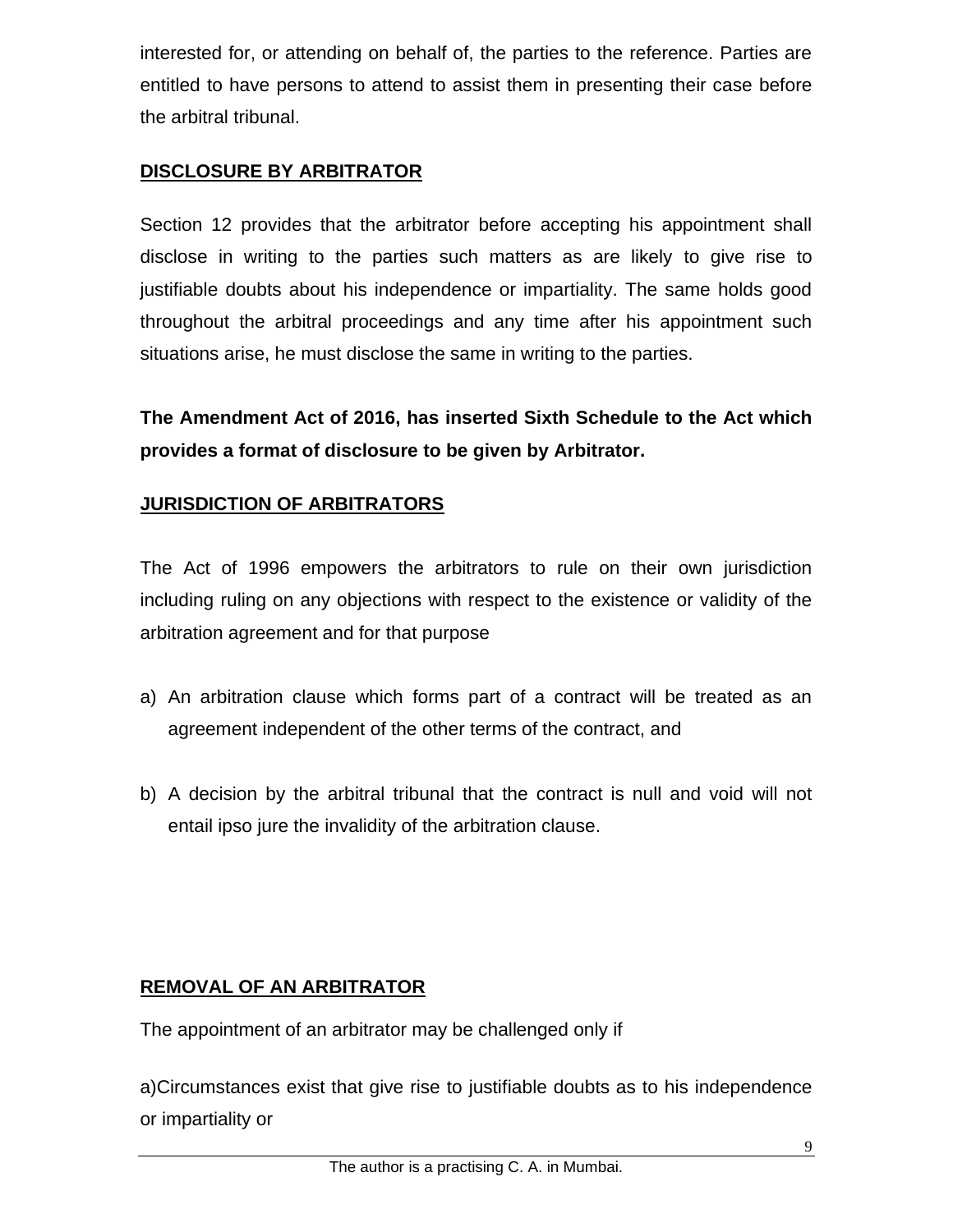b)he does not possess the qualification agreed to by the parties.

An arbitrator has to disclose his interest in writing as discussed above.

The Act provides that a party may challenge an arbitrator appointed by him also. But this can be done only for those reasons of which he becomes aware after the appointment has been made.

**The Amendment Act of 2016, has inserted the Fifth Schedule to the Act which contains about 34 circumstances which may give rise to justifiable doubts as to the independence or impartiality of the Arbitrator.**

# **REMUNERATION OF ARBITRATORS**

As per normal practice, the remuneration of arbitrators is decided in the first meeting after their appointment. The remuneration will vary from case to case and there is no uniform practice in this respect. Many institutions like Indian Council of Arbitration has fixed schedule of fees payable to arbitrators appointed from the panel maintained by them.

Under Section 31, unless otherwise agreed by the parties, the cost of an Arbitrator shall be fixed by the Arbitral Tribunal. The tribunal shall specify:

- a) The party entitled to costs;
- b) The party who shall pay the costs;
- c) The amount of costs or method of determining that amount; and
- d) The manner in which the costs shall be paid.

**The Amendment Act of 2016, has introduced Section 31-A titled "Regime of Costs", which elaborately deals with costs which may be awarded by the Arbitrator.**

# **STATEMENT OF CLAIMS AND DEFENCES**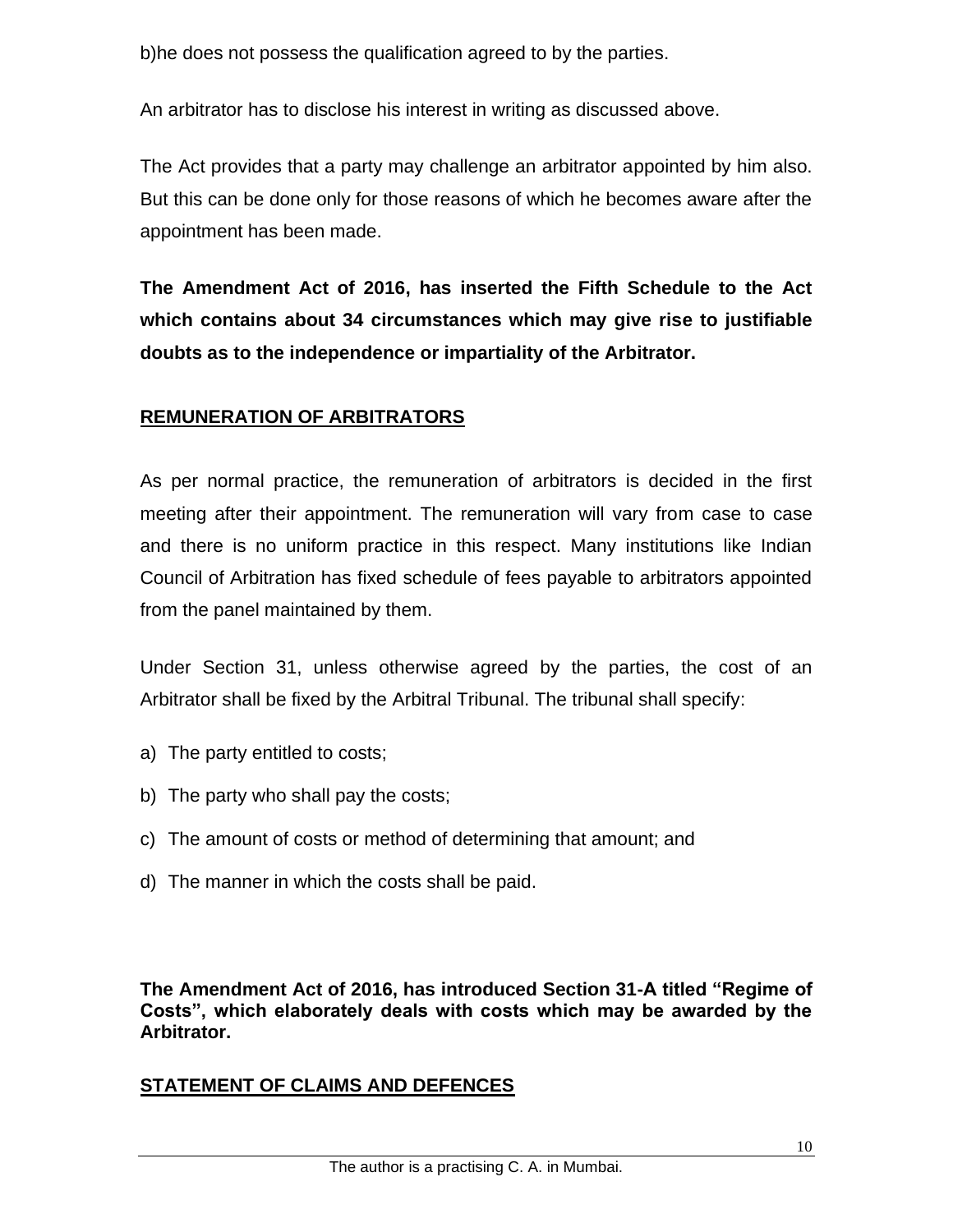Within the agreed period or the period determined by the tribunal, the claimant shall state the facts supporting his claim, the points at issue and the relief or remedy sought and the respondent shall state his defence in respect of those particulars. The parties should submit the documents they rely in support of their claim or defence.

# **CONDUCT OF ARBITRAL PROCEEDINGS**

The arbitral tribunal has to decide whether to hold oral hearings for the presentation of evidence or whether the proceedings shall be conducted on the basis of the documents and other materials. At the request of a party, the tribunal shall hold oral hearings. The parties shall be given advance notice of any hearing and any meeting of tribunal for inspection of documents, goods and other property. The Civil Procedure Code and the Indian Evidence Act are not in terms applicable to the arbitration proceedings. Therefore, the arbitrators are free to reach to the conclusions in their own way based on the material before them. The only restriction on them is that they should not violate the rules of natural justice.

The Arbitrators may consult or appoint experts (unless otherwise agreed by the parties) to submit their report on the subject matter of the dispute.

Arbitrators may also make inspection of the subject matter of the dispute.

# **ARBITRAL AWARD**

The award shall be in writing and the reasons on the basis of which award was passed, shall be recorded unless the parties agree otherwise. The award shall be drawn on a proper stamp paper. It shall be dated and signed by the arbitrators. The sum awarded may include the interest which the claimant is entitled. It shall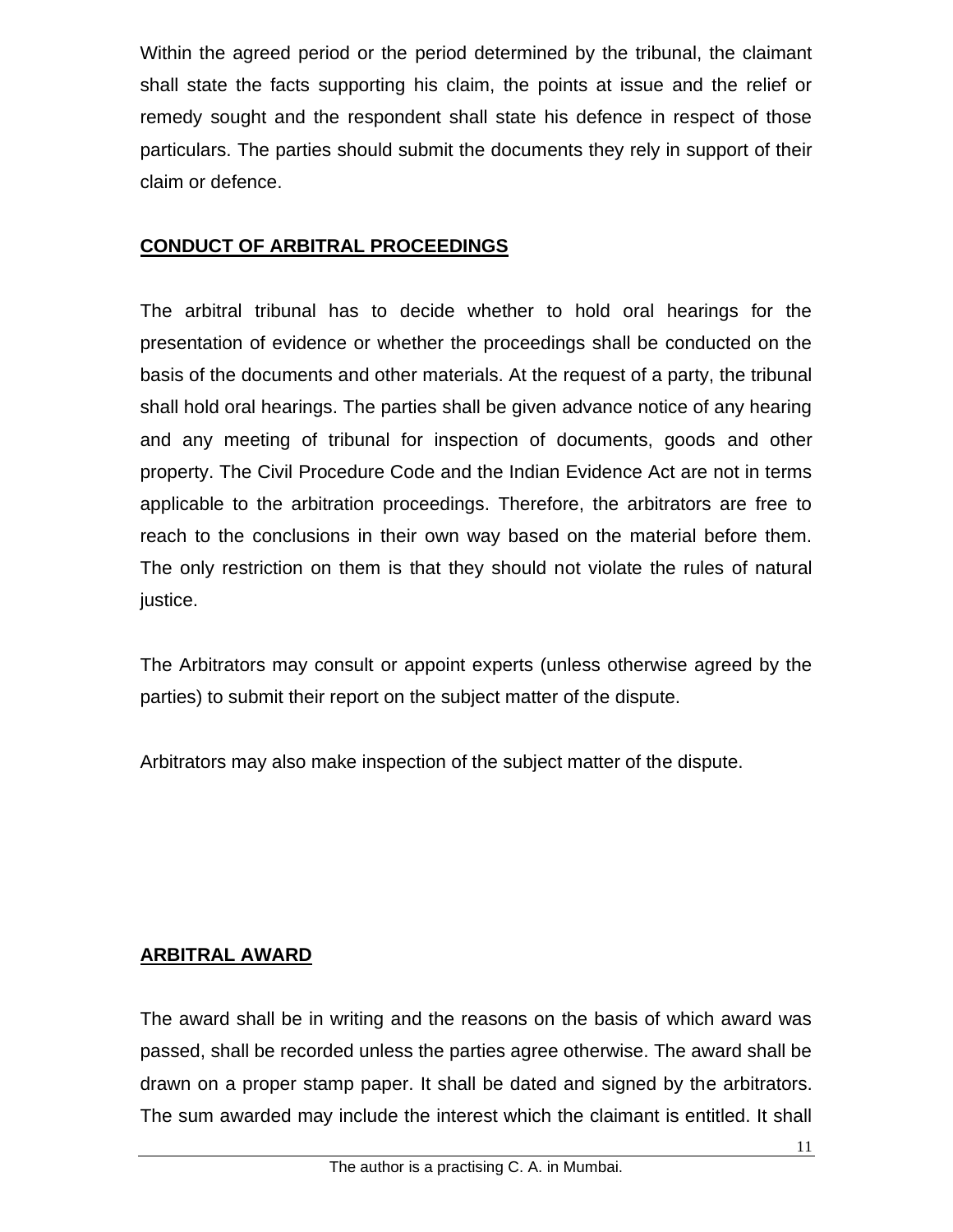also provide for the costs and it shall mention the party liable to pay the costs. A signed copy of the award shall be delivered to each party.

The Act also empowers the arbitrator to make an interim arbitral award on any matter with respect to which he may make a final award.

Newly inserted Section 29A provides time-limit for arbitral award. The arbitrator is now obliged to make arbitral award within twelve months from the date he enters upon the reference. Only in certain specified cases, this time period may be extended. Even the fees of the arbitrator may be reduced if the delay is on his part. However, under section 14, an arbitrator's mandate can be terminated if he fails to act without undue delay.

The parties are free to settle the matter any time during the arbitration proceedings. The arbitrator, if satisfied about the bonafideness of the settlement, has to make the award in term of the settlement arrived at by the parties.

#### **APPLICATION FOR SETTING ASIDE AN AWARD**

The party dissatisfied with the award may within three months of receiving a copy of the award, apply to the competent Court for setting aside the order on the grounds mentioned in Section 34 of the Act. The Court cannot sit in appeal against the award and cannot interfere with the award on merits by reappreciating the evidence. Appeal lies against the order passed by the court

under Section 34 of the Act. The grounds for setting aside the awards can be summed up as follows:

- a) When the party was under some incapacity.
- b) When the arbitration agreement is not valid.
- c) When the party was unable to present the case and was not given proper notice.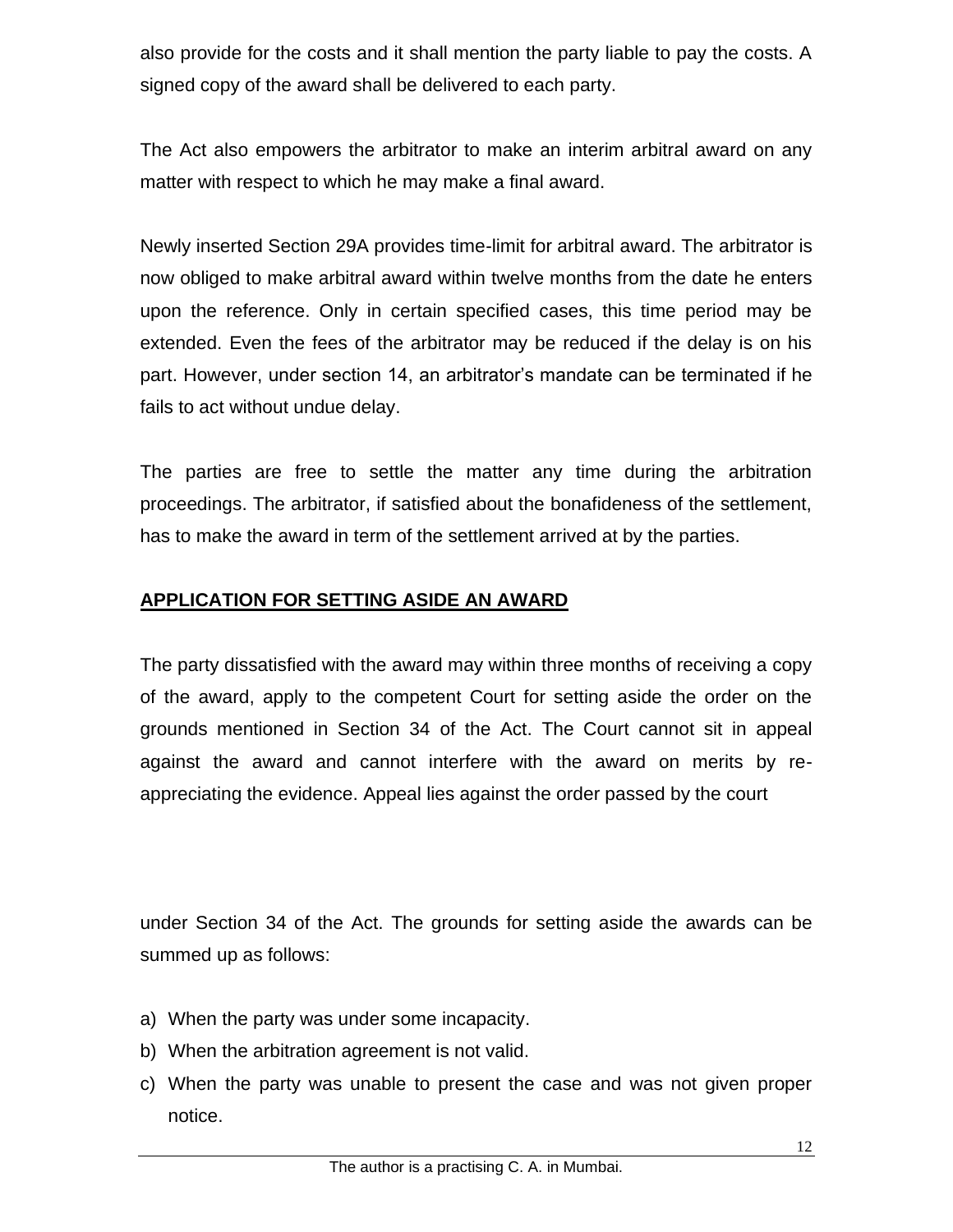- d) When the award is beyond the terms of reference.
- e) When the award is in conflict with the public policy.

**The Amendment Act of 2016, has defined Public Policy of India in Expanation 1 to Section 34 to avoid any confusion in interpretation of the same.**

### **ENFORCEMENT OF AWARD**

The arbitral award unless it is set aside by the Court is final and binding on the parties and it can be enforced under the Civil Procedure Code in the same manner, as if it is decree of the Court. It is not necessary to file the award in the Court and obtain a decree as was necessary under the old Act i.e. Arbitration Act, 1940.

### **OTHER IMPORTANT AMENDMENTS BY THE ACT OF 2016**

- 1. Section 17 has been amended which now provides wide power to arbitrators to grant interim measure of protection. The same is now enforceable as per provisions of Code of Civil Procedure, 1908. The amendment thus provides teeth to the arbitrator. He is no more a toothless tiger.
- 2. Fast Track Procedure- Parties may adopt fast track procedure by following the procedure in Section 29-B. This procedure is required to be completed

within six months. Though it seems difficult in practical scenario, but definitely is a welcome provision.

3. Similarly, amended Section 31 provides for award of interest which may pertain to pre-arbitration, during the arbitration and post arbitration also. Besides, Section 31-A provides for cost which may be levied on loosing parties.